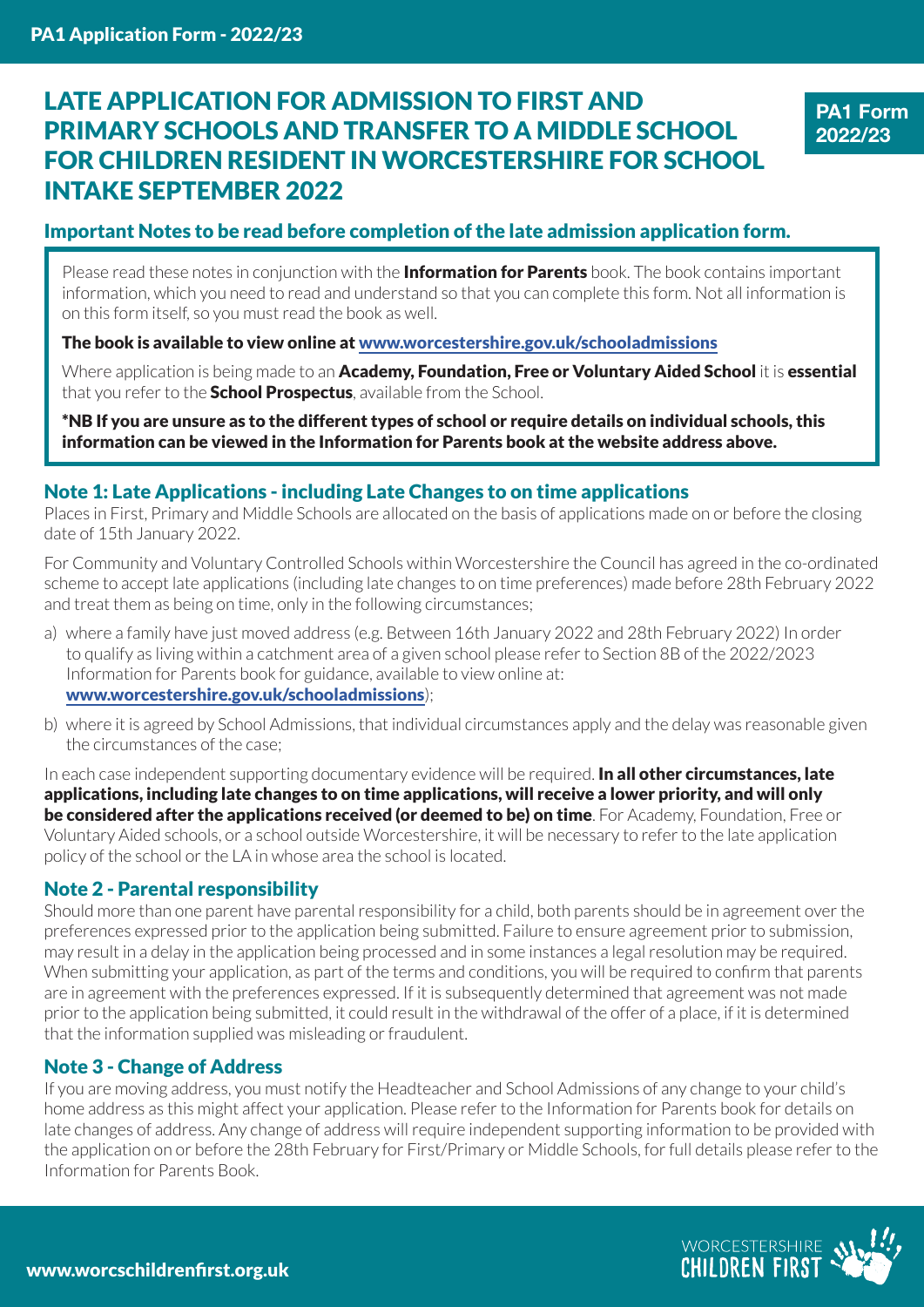## Note 4 - The catchment area school

In all cases, you are advised to refer to the Information for Parents book which sets out the importance of knowing the catchment area school for your child's home address. If you are unsure of your catchment area school(s), you can find out by either telephoning: 01905 822700 or by visiting www.worcestershire.gov.uk/schooladmissions and following the link to school catchment areas.

### Note 5 - Children of staff at the school

Please note that in order to qualify for this category, the member of staff must have been employed for 2 or more years at the time of application or recruited to fill a vacant post for which there is a skill shortage.

## Note 6 - Applications to Academy, Foundation, Free and Voluntary Aided Schools

If you are applying for a place at an **Academy, Foundation, Free or Voluntary Aided School** you are advised to check that this is the school serving your area.

- If you are applying for a school place at a Catholic School please complete Section E.
- If you are applying for a school place at a Church of England School please complete Section F.

It is **essential** that you refer to the school's prospectus for further details relating to **Late** admission arrangements as you may wish to include relevant information in **Section D** of this form. Admissions are the responsibility of the School Governing Body.

### Note 7 - Applications to Community and Voluntary Controlled Schools

Admissions to Community and Voluntary Controlled Schools are administered by School Admissions. The Headteacher of the school involved is not in a position to offer your child a place. All preferences for all types of schools will be treated equally, and places are allocated in accordance with the published admissions criteria. Admission of a child to a school of your preference does not mean that younger siblings will automatically gain admission to the same school, or mean that your child will be able to obtain a place at the follow on Middle or High School.

### Note 8 - Transport

Details of Worcestershire County Council's transport assistance policy are explained on the Worcestershire County Council website at the following address:

#### www.worcestershire.gov.uk/homepage/18/school\_and\_college\_transport

• Please be aware that any transport arrangements approved for this application will not set a precedent for siblings. Each application for transport will be dealt with on an individual basis. The information contained on this application may be shared with School Transport to aid in their planning and assessment.

### Note 9 - Withdrawal of Application

You should inform School Admissions as soon as possible if you are withdrawing your application for any reason.

### Note 10 - Additional Information

Please note that, if your preferred school is oversubscribed, admission authorities have to use a fair method of deciding how places should be allocated. For Academy, Foundation, Free and Voluntary Aided schools it is essential that you refer to the relevant **School Prospectus** for details relating to the admission arrangements and definitions. For **Community and Voluntary Controlled Schools** please refer to the Information for Parents book for the admission policy and definitions.

### Note 11 - Submitting your Application

Completed application forms need to be returned to: schooladmissions@worcschildrenfirst.org.uk School Admissions, County Hall, Spetchley Road, Worcester, WR5 2NP.

Please ensure that the receipt below has been signed and dated by the School or School Admissions and retain as proof of submission. School Admissions will not accept proof of submission unless this receipt had been completed, retained and can be produced as evidence. If you require proof of receipt, please complete the slip below and we will send you an acknowledgment by email. If you are sending your form in the post, you will need to include a Self Addressed Envelope (SAE) including postage.

I acknowledge receipt of application form, in respect of (name of child):

Signed: Date: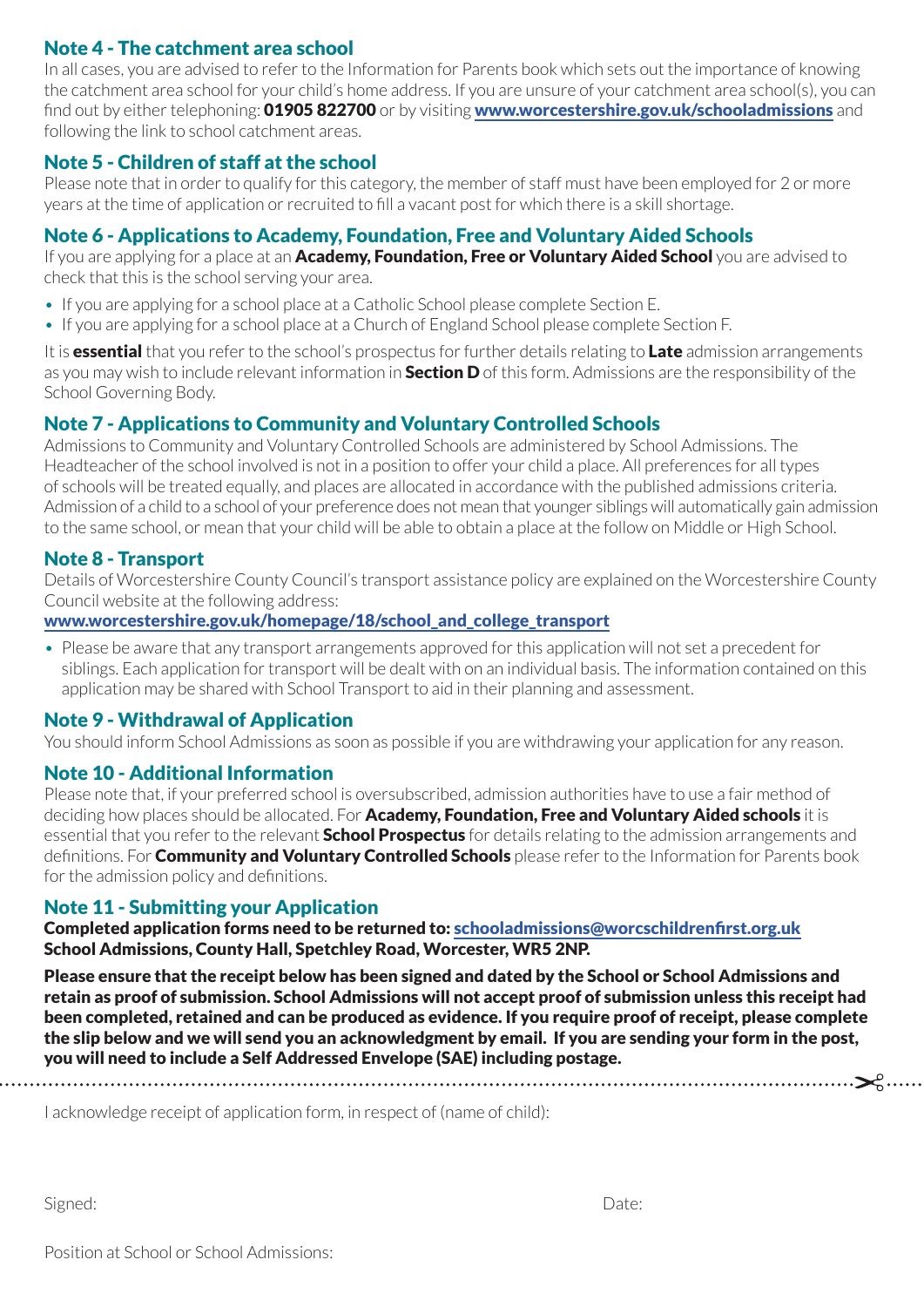# LATE APPLICATION FOR ADMISSION TO FIRST AND PRIMARY SCHOOLS AND TRANSFER TO A MIDDLE SCHOOL FOR CHILDREN RESIDENT IN WORCESTERSHIRE FOR SCHOOL INTAKE SEPTEMBER 2022

**PA1 Form 2022/23**

#### Please complete and return this form to: schooladmissions@worcschildrenfirst.org.uk School Admissions, County Hall, Spetchley Road, Worcester, WR5 2NP.

Application may be made for **any** maintained school whether it is an Academy, Community, Foundation, Free, Voluntary Aided or Voluntary Controlled school. **It is important to complete this form** in order to make your preference of school clear. Failure to do so could result in your child not being allocated a place at the school you prefer. Please also complete this form to indicate if you are applying for your child to attend a school in another county in order that we can notify the appropriate Local Authority.

| <b>Section A - Child's Details</b>                                                                                                            |      |           |    |      |
|-----------------------------------------------------------------------------------------------------------------------------------------------|------|-----------|----|------|
| Child's Surname                                                                                                                               |      |           |    |      |
| Child's First Name(s)                                                                                                                         |      |           |    |      |
| Child's Gender                                                                                                                                | Male | Female    |    |      |
| Date of Birth                                                                                                                                 | DD   | МM        |    | YY   |
| Age                                                                                                                                           |      |           |    |      |
| Child's Home Address (in full)<br>(If this changes between now and September 2022 please<br>remember to inform School Admissions - see note3) |      |           |    |      |
| Postcode                                                                                                                                      |      |           |    |      |
| Moving Address if applicable                                                                                                                  |      |           |    |      |
| Postcode                                                                                                                                      |      |           |    |      |
| Date new address effective from                                                                                                               | DD   | <b>MM</b> |    | YY   |
| Title of Parent/Carer                                                                                                                         | Mr   | Mrs       | Ms | Miss |
| Surname and initials of Parent/Carer                                                                                                          |      |           |    |      |
| Contact Telephone Numbers                                                                                                                     |      |           |    |      |
| Contact Email Address                                                                                                                         |      |           |    |      |

# Section B - Current School

| Child's Present School (if applicable)                                                                  |     |    |  |
|---------------------------------------------------------------------------------------------------------|-----|----|--|
| Does your child have an Education and Health Care<br>Plan under the Children and Families Act 2014?     | Yes | No |  |
| Has this child ever been Looked After by a Local<br>Authority?                                          | Yes | No |  |
| If yes please name the Local Authority                                                                  |     |    |  |
| If the Local Authority is not Worcestershire, please provide documentary evidence with the application. |     |    |  |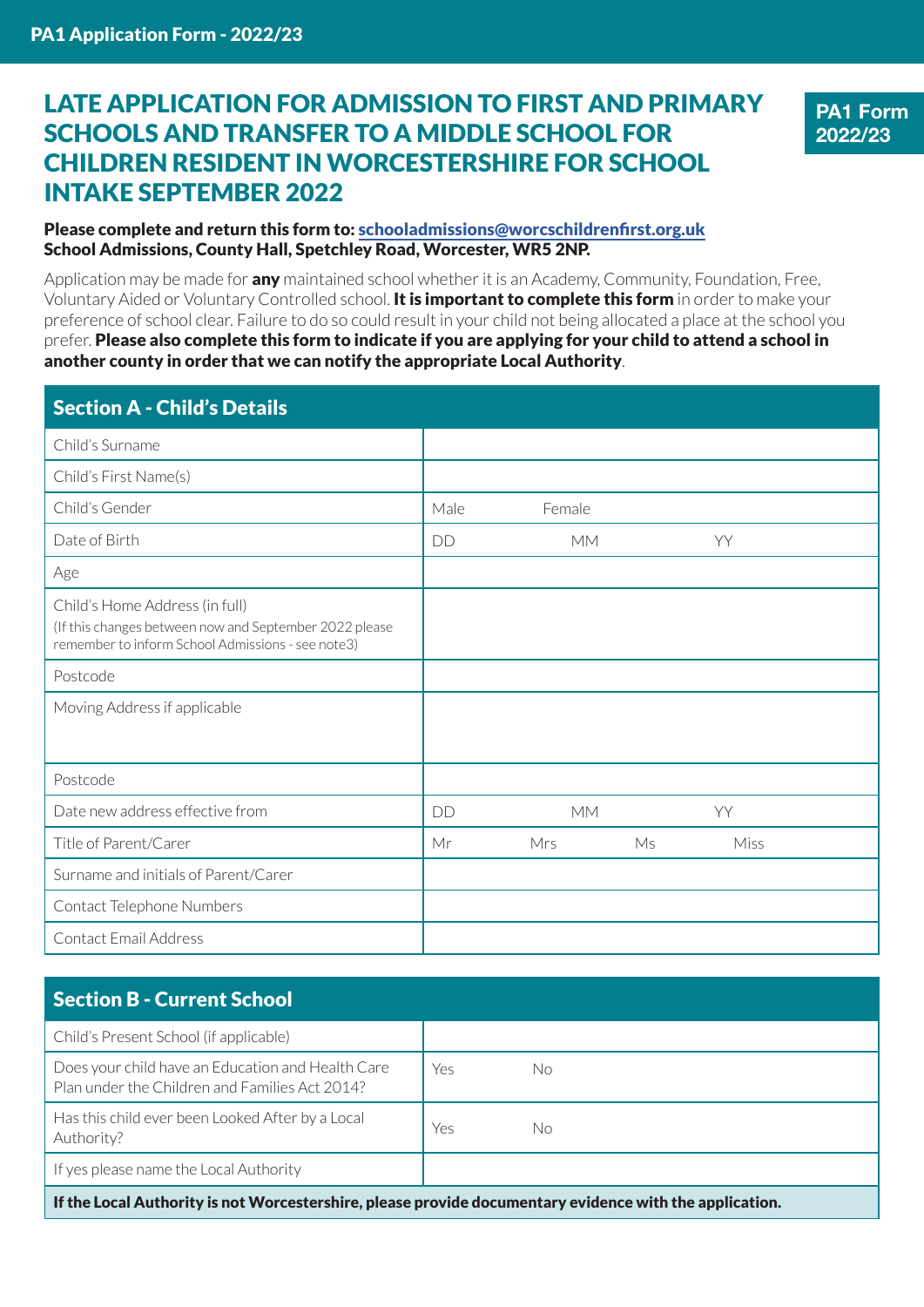| <b>Section C - Preferences</b>                                                                           |
|----------------------------------------------------------------------------------------------------------|
| <b>First Preference School</b>                                                                           |
| If your child has a sibling currently attending this<br>school, please give their name and date of birth |
| Please tick this box if the sibling named will still<br>be attending the school in September 2022        |
| Please tick this box if the child is a staff child<br>(see note 5 for details)                           |
| <b>Staff Members Name</b>                                                                                |
| <b>Second Preference School</b>                                                                          |
| If your child has a sibling currently attending this<br>school, please give their name and date of birth |
| Please tick this box if the sibling named will still<br>be attending the school in September 2022        |
| Please tick this box if the child is a staff child<br>(see note 5 for details)                           |
| <b>Staff Members Name</b>                                                                                |
| <b>Third Preference School</b>                                                                           |
| If your child has a sibling currently attending this<br>school, please give their name and date of birth |
| Please tick this box if the sibling named will still<br>be attending the school in September 2022        |
| Please tick this box if the child is a staff child<br>(see note 5 for details)                           |
| <b>Staff Members Name</b>                                                                                |

# Section D - Reasons for Preferences

Please state any reasons for your preferences. For applications to Academy, Foundation, Free or Voluntary Aided schools, please include information as specified in the admissions criteria (refer to the school prospectus). If there is insufficient space for you to include your reasons, please include a separate word document when sending your form.

#### Dependent upon the category of school for which you are applying, please complete Section E & F as appropriate.

| <b>Section E - Catholic School</b>                                                                                     |  |  |
|------------------------------------------------------------------------------------------------------------------------|--|--|
| Child's Religion                                                                                                       |  |  |
| Date of Baptism                                                                                                        |  |  |
| Please attach a photocopy of the Baptismal Certificate. If you do not have this please contact your Parish Priest.     |  |  |
| Parish/Church to which you are attached                                                                                |  |  |
| Please refer to the School Prospectus to see if it is necessary to attach a letter of support from your Parish Priest. |  |  |
| Have you attached a copy of a Baptismal Certificate?                                                                   |  |  |
| Have you attached a letter of support from Parish Priest?                                                              |  |  |